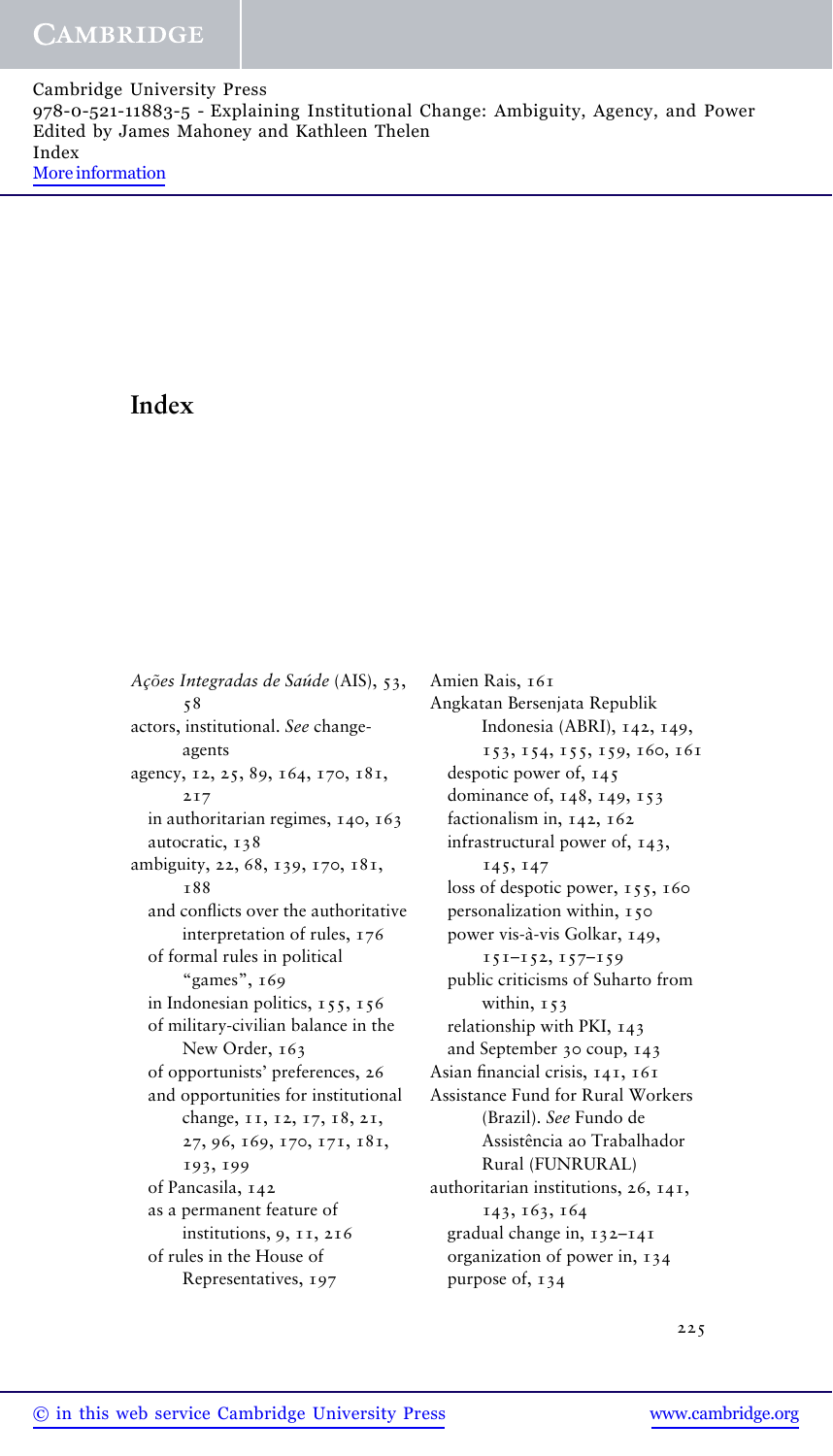978-0-521-11883-5 - Explaining Institutional Change: Ambiguity, Agency, and Power Edited by James Mahoney and Kathleen Thelen Index

[More information](http://www.cambridge.org/9780521118835)

226 *Index*

authoritarian institutions (*cont.*) stability of, 164 Suharto's grip on, 153 *See also* authoritarian regimes; despotic institutions; infrastructural institutions. authoritarian regimes, 133, 136, 140 bossism, 134, 138, 152 in Brazil, 49, 57 civilian institutions in, 135 decision-making procedures, 134 *See also* despotic institutions; infrastructural institutions. dynamic stability of, 137 enforcement infrastructure of, 134 junta, 134, 138, 146, 147, 150, 152 machine, 134 personalization of, 148, 164 rationalist accounts of, 137 robustness of political institutions in, 132 strongman, 134, 138, 143, 149, 152 typology of,  $133 - 136$ authoritarianism, 9, 132, 134, 140 challenges to, 140 distinction from autocracy, 134 and institutional complexity, 133 autocracy, 152 displacement of oligarchy, 148, 160 distinction from authoritarianism, 134 Brazil, 26 authoritarian state penetration of society in, 40 constitutional reform of 1988, 39, 40, 55, 58

political liberalization in, 50

social security. *See* health care (Brazil) Brazilian Center of Health Studies. *See Centro Brasileiro de Estudos de Saude ´* (CEBES) Brazilian Communist Party (PCB), 48 British House of Lords gradual institutional change in,  $T-2$ Burma, 164 Bush, George W., 94 Cannon, Joseph, 199 Cannon Revolt, 171, 194–198, 200 Carter, Jimmy, 120 causal processes, slow-moving, 3 *Centro Brasileiro de Estudos de* Saúde (CEBES), 48 change-agents, 31, 97, 170, 181 affinity with particular modes of institutional change, 4,  $22 - 27$ alliances among, 29–31 cognitive limits of, 12, 126 constraints on, 12, 168, 170, 180, 181, 182 creativity of, 11, 12, 152, 161, 168–170, 173, 181, 183, 184, 185, 186, 188, 192, 216 as central to American political development, 198 and institutional context, 125, 171, 181, 192–193, 198 as ongoing, 172 inequalities among, 24, 200–201 mobilizational power of, 209, 215 multivariate preference functions of, 211 power to make and break rules, 170–171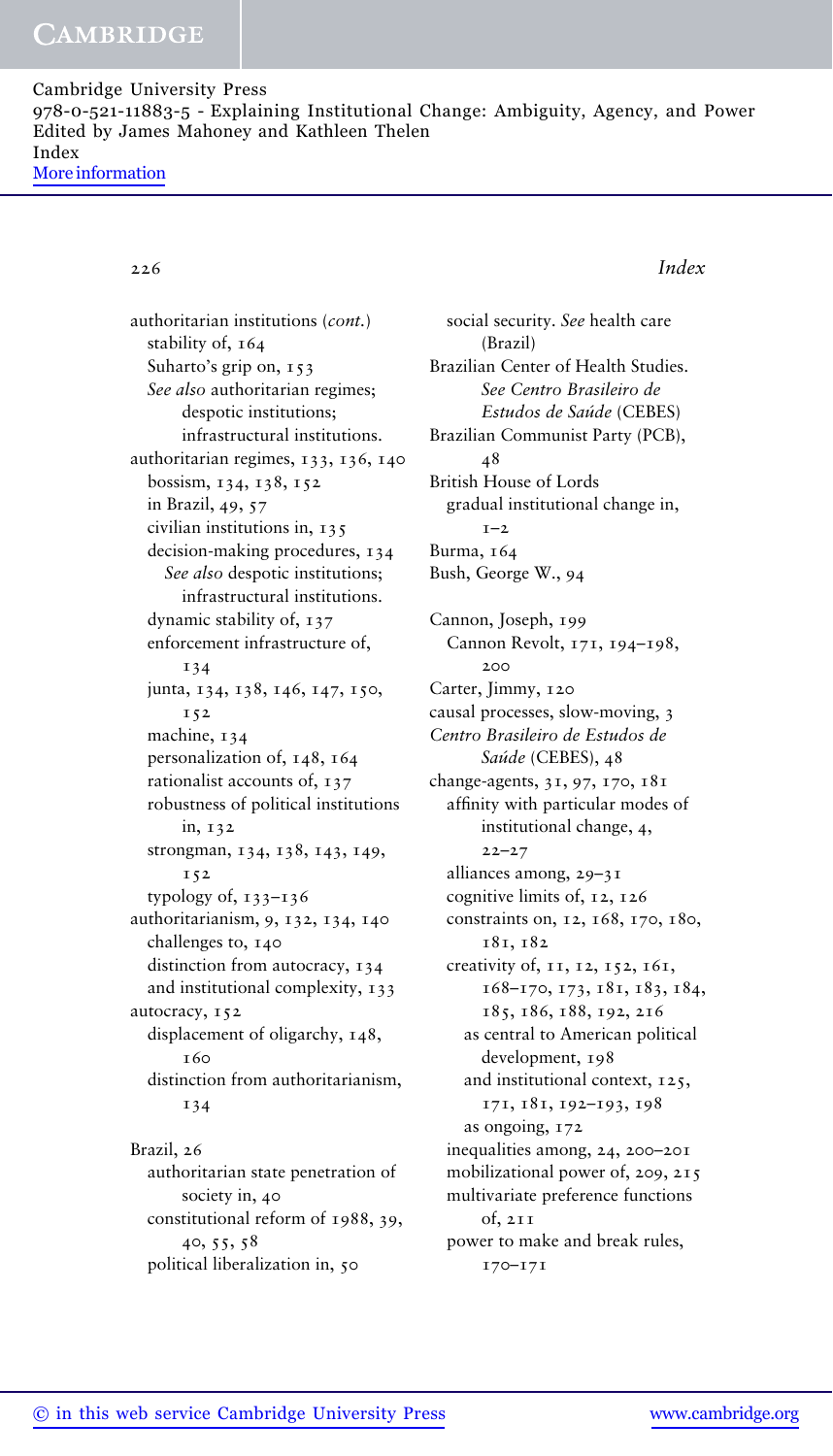978-0-521-11883-5 - Explaining Institutional Change: Ambiguity, Agency, and Power Edited by James Mahoney and Kathleen Thelen Index

[More information](http://www.cambridge.org/9780521118835)

## *Index* 227

relationship to political context and institutional form, 15, 18–22, 28–29 short- and long-run strategies of, 22 strategies of, 182 *See also* conversion; displacement; drift; layering *See also* insurrectionaries; opportunists; symbionts; subversives. China advance of market-oriented institutions in, 16 complex institutions. *See* institutional complexity con men, 25, 66, 69, 70, 71, 76, 79, 88, 90 Congress, United States, 12, 13, 21, 172, 174, 200 1st, 173, 174, 175 25th, 174 47th, 185 51st, 190 61st, 194 110th, 177 Article I powers of, 187 in the broader context of American political development, 199 conditional party government model of, 180 conservative forces in, 111, 112, 114, 115, 116, 119, 120 role in Social Security, 108–125 *See also* House of Representatives; Senate. conversion, 15, 139, 182, 183, 185 definition,  $15-18$ and enforcement discretion, 21 of Golkar, 146 of OAA, 115

and opportunists, 27 and subversives, 26 and veto possibilities, 19 critical junctures in Brazil, 39, 40 definition, 7, 67, 89 and insurrectionaries, 24 limits for explaining institutional change, 40, 56, 58, 67, 89, 163, 205 *See also* exogenous shocks. Cuba advance of market-oriented institutions in, 16 democratic institutions purpose of, 134 stability of,  $164$ Democratic Party (Kenya), 86 Democratic Party (U.S.), 111, 120 Democrats, 111, 120, 185, 186, 188, 190, 191, 193, 194, 195, 196 despotic institutions, 134, 146, 164 despotic personalization, 152, 157 *See also* New Order; Suharto: personalization of power. despotic power, 134, 141, 143, 145, 147, 148, 151, 158, 160, 162, 163, 164 dictatorships diversity of, 132 *See also* authoritarian regimes. disappearing quorum, 183, 190, 192, 193, 200 elimination of, 171, 190–192 origin of, 189 displacement, 5, 15, 22, 116, 118, 147, 182 definition, 15, 16 distinction from layering, 16 and enforcement discretion, 22 and insurrectionaries, 24, 27, 28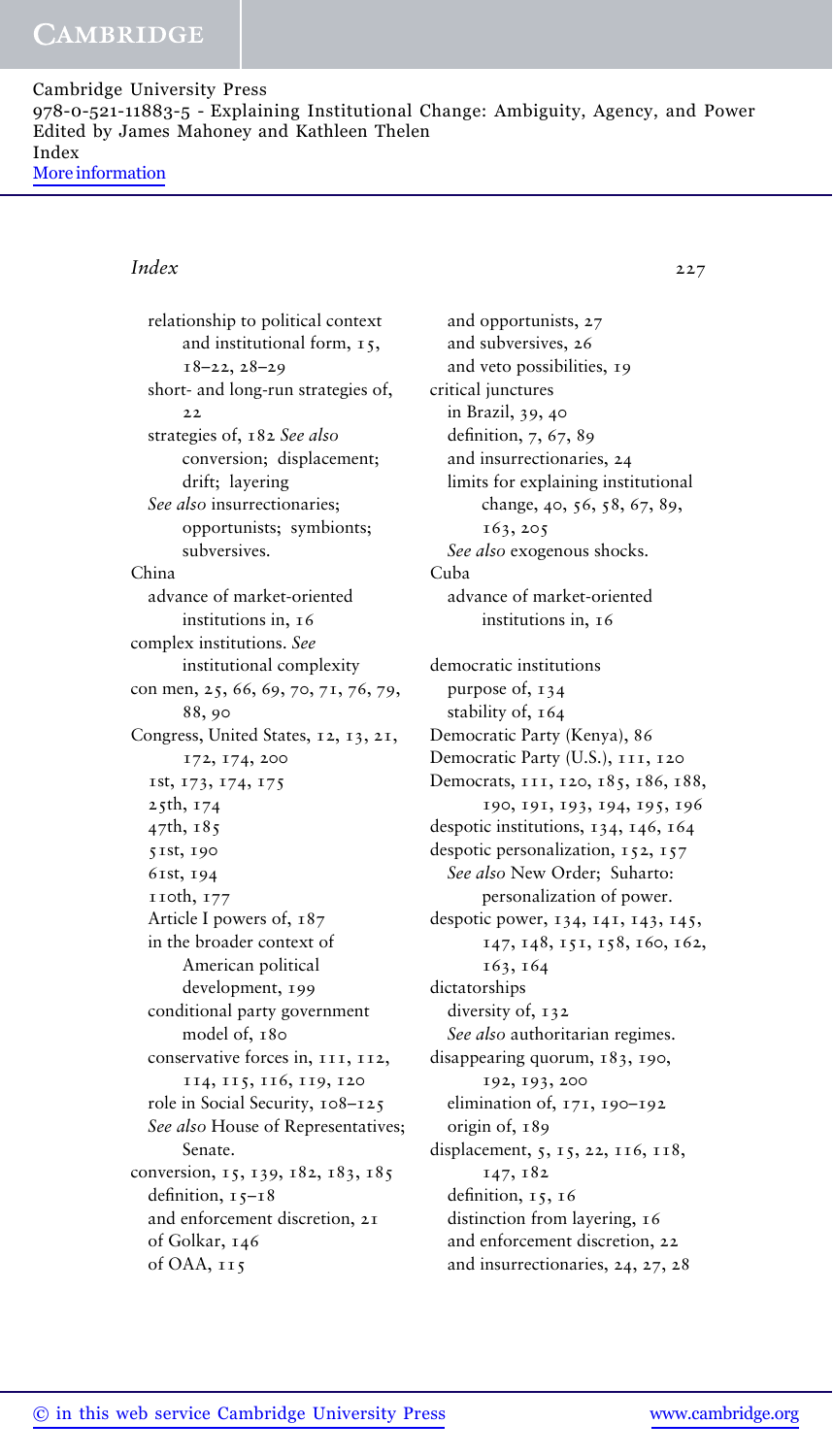978-0-521-11883-5 - Explaining Institutional Change: Ambiguity, Agency, and Power Edited by James Mahoney and Kathleen Thelen Index

[More information](http://www.cambridge.org/9780521118835)

228 *Index*

displacement (*cont.*) and subversives, 25, 27 and veto possibilities, 19 drift, 15, 182 definition, 16, 17 and enforcement discretion, 21 and parasitic symbionts, 24, 27, 69 of property rights in Kenya, 25, 65, 67, 78, 90 and subversives, 26 and veto possibilities, 19 Eastern Europe transition from communism in, 30 exogenous shocks, 67, 70–71, 205 limits for explaining institutional change, 2, 3, 7, 64–65, 67–68, 86, 89, 97, 104 *See also* critical junctures; institutional change: punctuated equilibrium model of. Falleti, Tulia, 26, 30, 31, 218 fiscal conservatives. *See* Social Security: and activist fiscal conservatives France, 27, 214, 218 *Fundo de Assistencia ao ˆ Trabalhador Rural* (FUNRURAL), 43, 44, 46, 57 Geisel, Ernesto, 46, 50 Germany, 57, 214, 218 Gikuyu, Embu and Meru Association (GEMA), 83, 84 Golkar, 142, 143, 147, 148, 149, 151, 156, 159, 160, 162, 163 civilianization of, 152, 153–154 consolidation of, 147

Executive Board, 154 power vis-à-vis ABRI, 149, 151–152, 155, 157–159 Suharto's power over, 154, 156, 159 Goulart, João, 43, 44, 47, 48 gradual institutional change, 3, 152 in authoritarian institutions, 132–141, 163 in the Brazilian health care system, 38–40 in property rights, 63–67 theory of,  $1-32$ in the U.S. House of Representatives, 168–172 in U.S. Social Security, 94–98 *See also* conversion; displacement; drift; layering.

Habibie, B. J., 158, 159, 162 Hall, Peter, 8, 29, 32 health care (Brazil) bureaucracy, 42, 49, 52, 54 Canada, similarities with, 57 and federalism, 38, 50, 53, 55, 57–58 financing of, 43, 52 impact of reforms, 58–59 inequalities in the provision of, 38, 42, 43 Ministry of Health, 50 Montes Claros project, 50 municipalization of, 38, 46, 47, 51, 58 National Ministry of Health, 41 private sector role in, 38, 39, 41, 43, 45, 46, 51, 52, 54, 55, 57 public sector role in, 39, 41, 45, 46, 52, 53, 54, 55, 57, 59 role of military in,  $39, 40, 41-46$ , 57 sanitaristas, 40, 46–56, 57, 58

denouncement of ABRI's domination, 153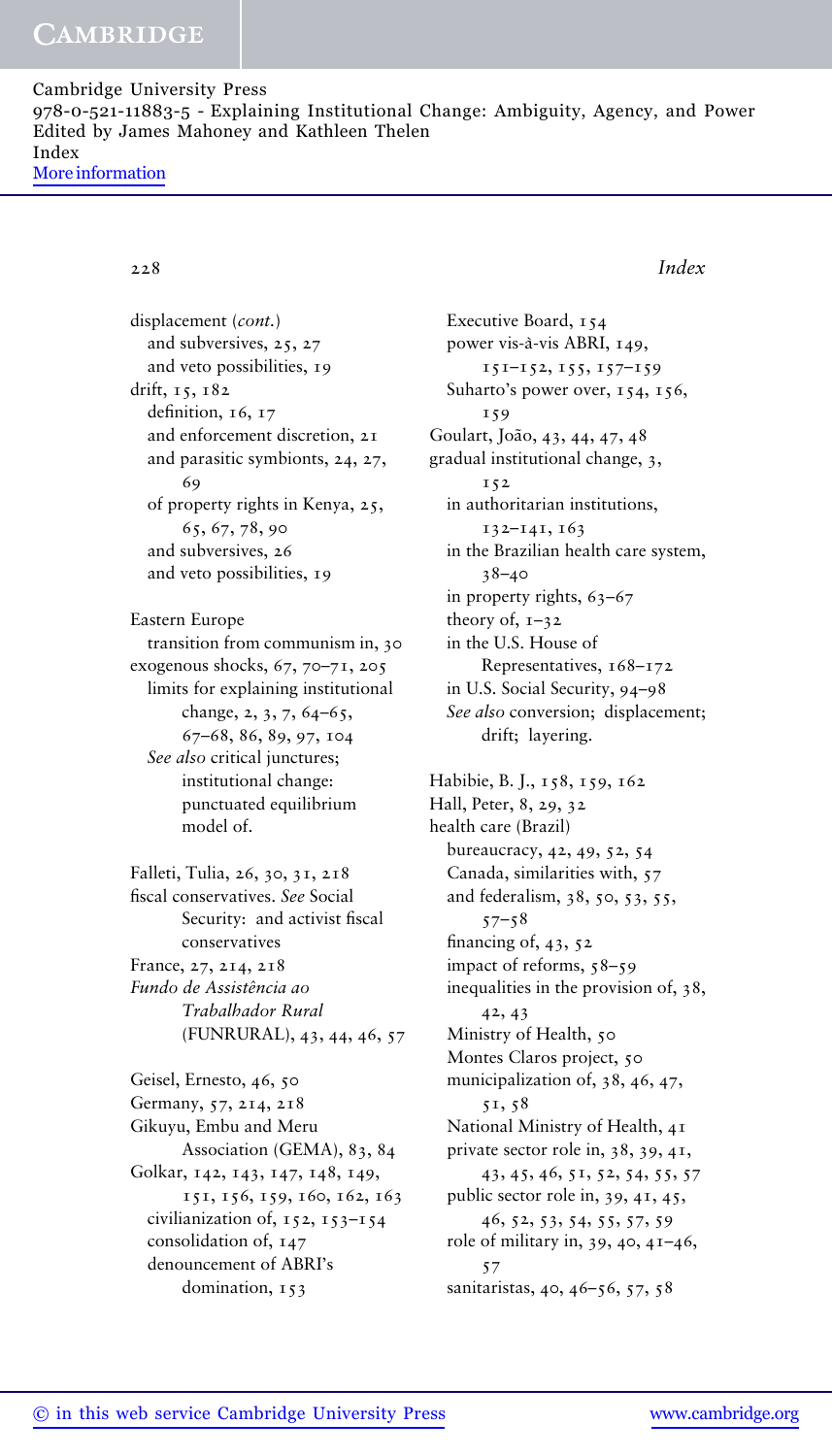978-0-521-11883-5 - Explaining Institutional Change: Ambiguity, Agency, and Power Edited by James Mahoney and Kathleen Thelen Index

[More information](http://www.cambridge.org/9780521118835)

## *Index* 229

Single Health System, 54 Unified and Decentralized Health System, 54 and unions, 41, 42, 43, 44, 54 universalization of, 38–40, 46, 51, 58, 59 historical institutionalism, 4, 8, 24, 32 compatability with rational choice institutionalism, 8, 32, 205–206, 214–216, 220 compatability with sociological institutionalism, 8, 32, 206, 216–219, 220 and instrumental beliefs, 207 view of institutional change, 4, 6–7, 205 view of institutional stability, 96 House of Representatives, United States agenda control in, 188, 197, 198 complex institutional features of, 171 and constitutional privilege, 186, 195, 196 dilatory motions in, 184–188, 191, 199 embeddedness in larger context of American politics, 172, 183 majority empowerment in, 184, 187–188, 193 minority empowerment in, 184–185 minority obstruction in, 185, 187, 189, 191, 199 *See also* disappearing quorum. piecemeal expansion of rules in, 173–175 power of recognition, 176 precedents in, 172, 173, 175, 176, 177, 180, 184, 185, 187, 192, 193, 196, 198, 199

rationalist approach to. *See* rational choice institutionalism: approach to Congress speaker, decline in the power of, 197 special orders in, 187, 188, 193,  $200$ strategies of change in, 182–184 Ways and Means Committee, 108, 115, 117, 118, 119, 121 *See also* Cannon Revolt; disappearing quorum; Reed's Rules; Rules Committee. Ikatan Cendekiawan Muslim Indonesia (ICMI), 158, 159, 160, 161 as counterweight to military, 158 "real ICMI", 158 increasing returns, 7, 9, 29, 97, 103, 213 *See also* path dependence; positive feedback. India, 141 Indonesia, 133, 136, 137, 138, 217 1945 constitution, 143 civilian institutions in, 139, 145, 147, 148, 163 Guided Democracy, 143, 144, 145 martial law in, 142 military institutions in, 136, 145, 146 organized social forces in, 138, 141, 142, 143, 147, 161 *See also* Golkar; Muhammadiyah; Nahdlatul Ulama; New Order: challenges to; PKI; PNI. parliament, 138, 145, 147, 148, 149, 150, 151, 155, 162 parliamentary democracy, 142 September 30, 1965, 143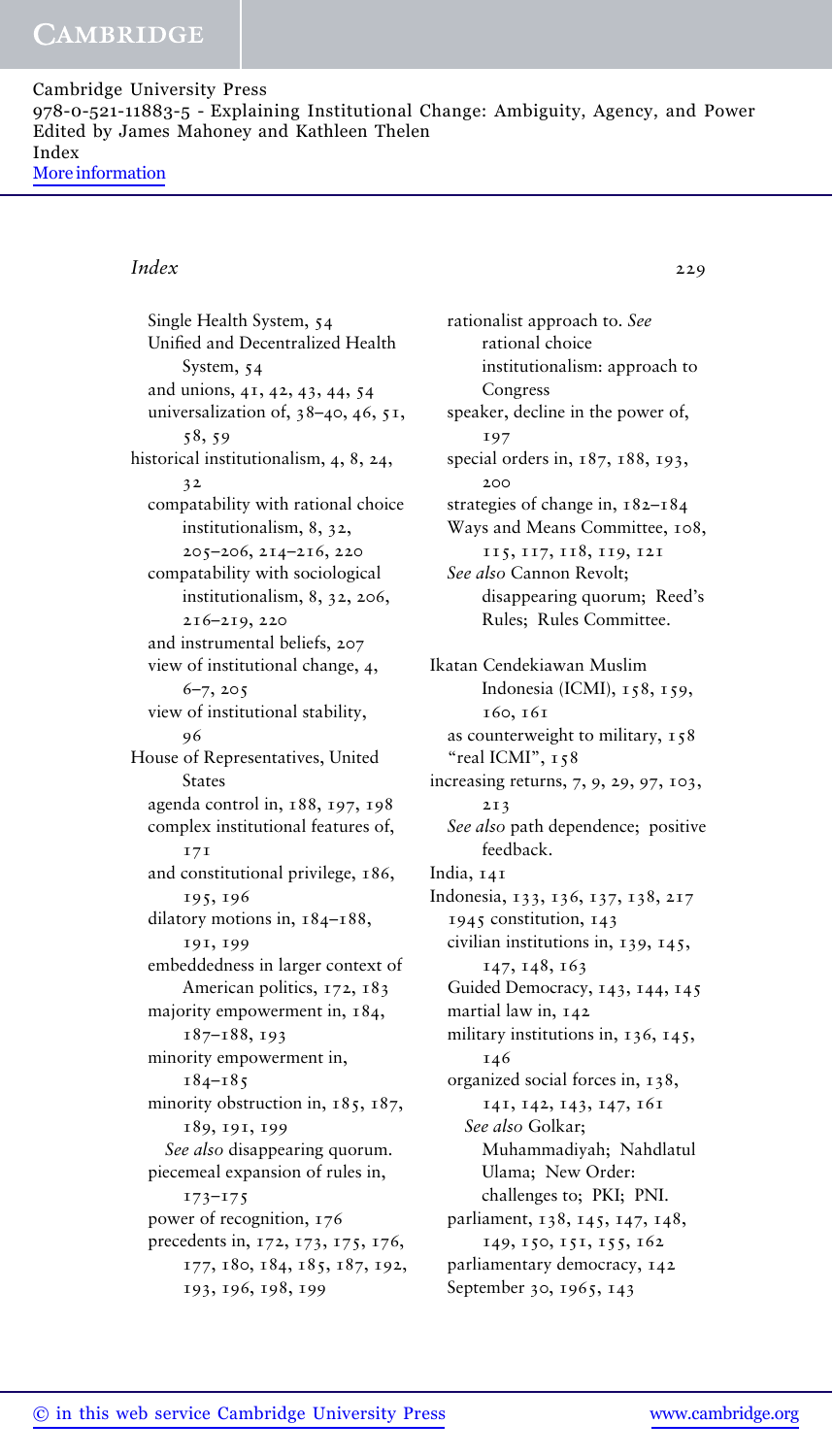978-0-521-11883-5 - Explaining Institutional Change: Ambiguity, Agency, and Power Edited by James Mahoney and Kathleen Thelen Index

[More information](http://www.cambridge.org/9780521118835)

230 *Index*

Indonesia (*cont.*) social diversity of, 141 *See also* New Order; Suharto. Indonesian Armed Forces. *See* Angkatan Bersenjata Republik Indonesia (ABRI) Indonesian Association of Muslim Intellectuals. *See* Ikatan Cendekiawan Muslim Indonesia (ICMI) infrastructural institutions, 134, 146, 164 infrastructural power, 134, 143, 147, 151, 163, 164 institutional breakdown, 2, 6, 16, 67, 70, 218 institutional change agents of. *See* change-agents and ambiguity *See* ambiguity: and opportunities for institutional change. and beliefs, 25, 66, 69, 71, 76, 77, 86, 88, 205, 207–208, 210–211, 214, 215, 216 and coalitions, 8, 9, 11, 13, 14, 18, 206–207, 214, 215, 216, 217, 218, 219 *See also* change-agents: alliances among; institutions: and dominant supporting coalitions. and collective action problems, 208–209, 215 and scope conditions, 206 continuous. *See* gradual institutional change as a coordination game, 210 *See also* rational choice institutionalism. creativity and constraint in, 171, 172, 173

*See also* change-agents: constraints on; change-agents: creativity of de facto, though formal rules intact, 13 and distributive issues, 211 *See also* institutions: power-distributional implications of. endogenous causes of, 2, 5, 6, 7, 10, 14, 67, 68, 70, 89, 96, 97, 105, 125, 126 *See also* gradual institutional change. existing institutions' effect on, 215 exogenous causes of, 5, 6, 7, 10, 67, 70, 89, 96 *See also* crticial junctures; exogenous shocks. experimental character of, 218 gradual. *See* gradual institutional change incremental. *See* gradual institutional change link to institutional origins, 98, 126, 127–128 link to institutional stability, 7–10, 89, 98, 105, 164, 207–208, 214, 219 modes of,  $17-18$ *See also* conversion; displacement; drift; layering. multidimensional effects of, 211, 215 and organizational setting, 208–209 over time. *See* gradual institutional change punctuated equilibrium model of, 3, 6, 67, 96, 104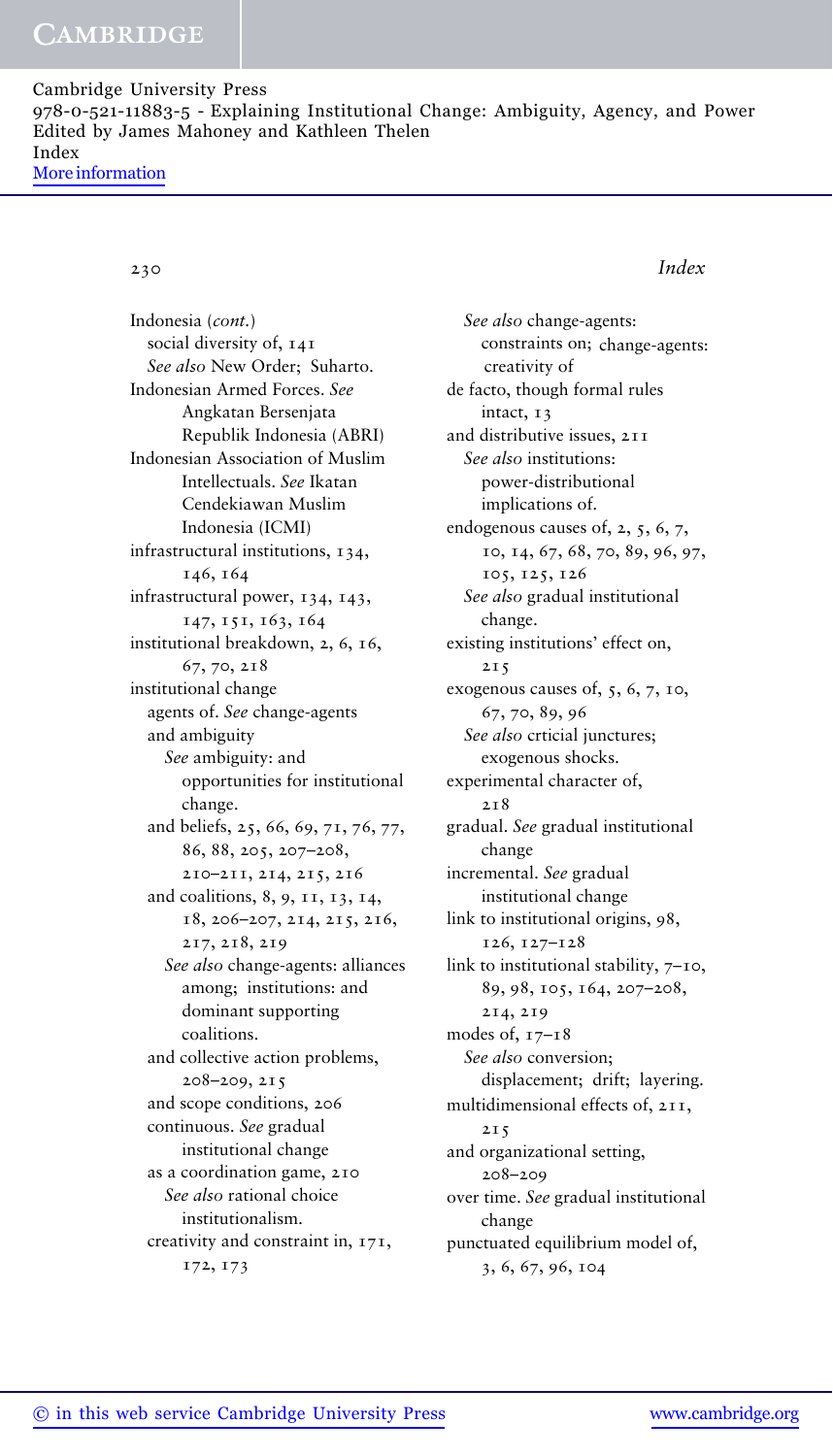978-0-521-11883-5 - Explaining Institutional Change: Ambiguity, Agency, and Power Edited by James Mahoney and Kathleen Thelen Index

[More information](http://www.cambridge.org/9780521118835)

## *Index* 231

*See also* critical junctures; exogenous shocks. relationship between endogenous and exogenous causes of, 70 relationship to political context and institutional characteristics, 18–22 as an unintended by-product of distributional struggles, 23 institutional collapse. *See* institutional breakdown institutional complexity, 133, 137, 138, 141, 148, 163, 164, 170, 183, 198 and agency, 138, 139, 140 as avenue for political contention from below, 140, 160, 162 causal role of, 133 in the House of Representatives, 171, 172, 173, 177, 182 as inherited, 133, 152 institutional continuity. *See* institutional stability institutional decline, 63, 68, 90. *See also* institutional breakdown institutional defenders, 17, 18, 28, 29, 30, 31, 96, 124, 125, 127 *See also* institutions: dominant supporting coalitions. institutional development. *See* institutional change institutional equilibrium, 10 *See also* institutional reproduction; institutional stability; positive feedback. institutional losers, 14, 16, 22 institutional origins, 8, 98, 127, 163 institutional persistence. *See* institutional stability institutional reform. *See* institutional change

institutional reproduction, 5, 6, 17, 89, 140 *See also* institutional stability; path dependence; positive feedback. institutional stability, 4, 5, 6, 7, 8, 13, 14, 25, 64, 67, 90, 96, 98, 102, 103, 127, 137, 204, 205, 207, 214, 217, 219 and mutualist symbionts, 24 institutional winners, 14, 22, 70 institutions ambiguity in. *See* ambiguity approaches to. *See* historical institutionalism; rational choice institutionalism; sociological institutionalism as causes, 2 and compliance, 4, 10–14, 20, 24 contradictory potential of, 65, 67, 70, 88, 89, 90 definition, 4, 204 dominant supporting coalitions, 65, 68. *See also* institutional defenders and lock-in. *See* path dependence macro-level, 99, 100, 104, 111, 125 power-distributional approach to, 4, 7–10, 14 as self-reinforcing, 3, 5, 6, 8, 9, 10, 68, 69, 70, 96, 125 *See also* institutional reproduction; institutional stability; path dependence. as unambiguous, 12, 67, 89,  $2.76$ *Instituto Nacional de Assistencia ˆ*  $M$ édica da Previdência Social (INAMPS), 45, 51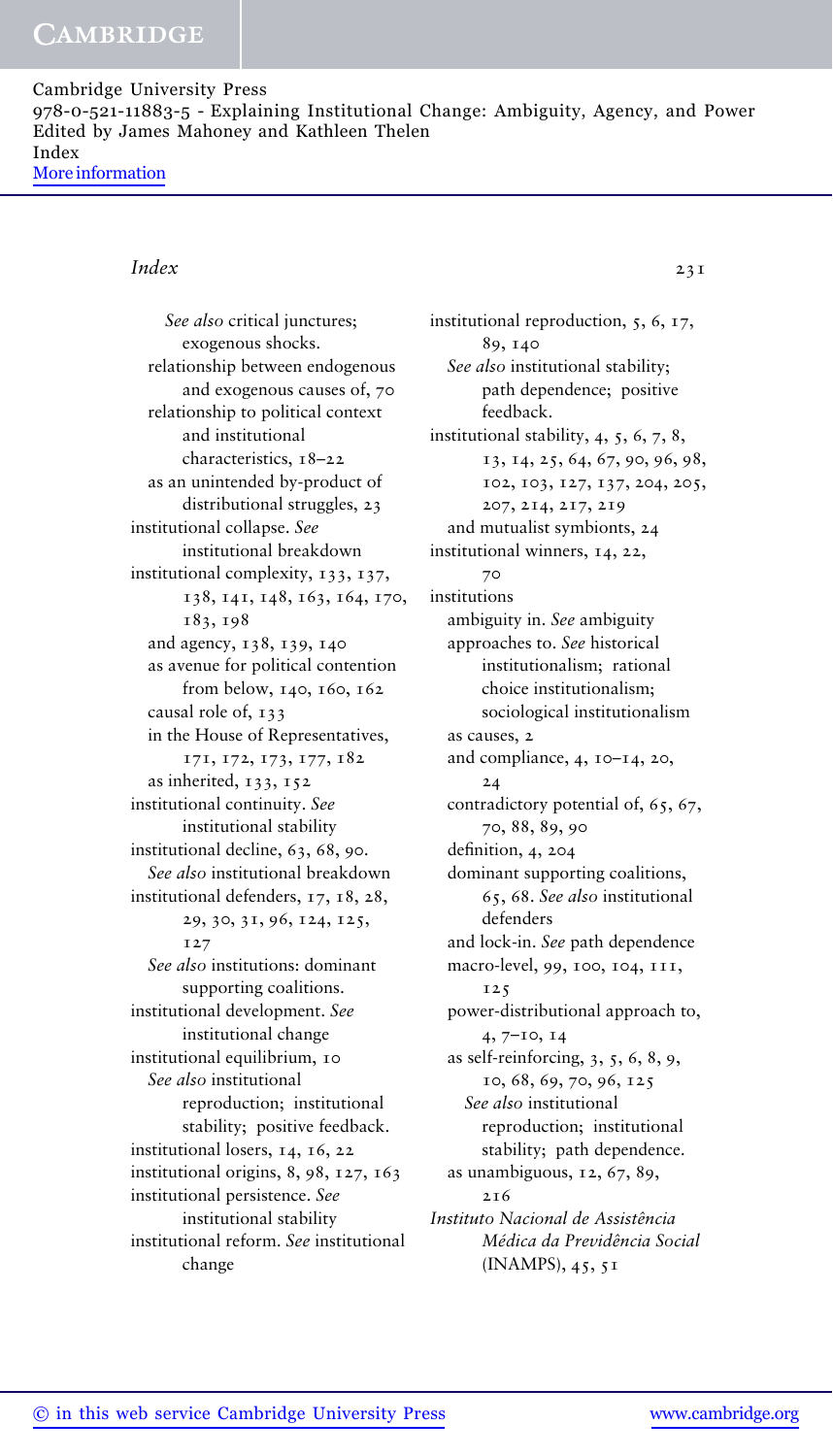## **CAMBRIDGE**

Cambridge University Press

978-0-521-11883-5 - Explaining Institutional Change: Ambiguity, Agency, and Power Edited by James Mahoney and Kathleen Thelen Index

[More information](http://www.cambridge.org/9780521118835)

232 *Index*

insurrectionaries, 23, 133, 140, 147, 162, 182 and alliances, 30 definition, 23–24 and displacement, 24, 27 and enforcement discretion, 28 and veto possibilities, 28 Integrated Health Actions (Brazil).  $See A c\tilde{o}es Integradas de$ *Saude ´* (AIS) Jacobs, Alan, 12, 31, 208 Kenya Change the Constitution Movement, 83 democratization in, 64, 65, 67, 86, 88 settlement schemes in, 72 state capacity, 66 *See also* land documention (Kenya). Kenya African National Union (KANU), 82, 85, 86, 87, 88 Kenyatta, Jomo, 72, 74, 75, 83, 84 Kihika Kimani, 79, 82, 83, 85, 87 Kopkamtib, 145, 149, 150, 157 land buying companies (LBCs), 67, 71, 78, 90 Gatarakwa Farming Company, 80, 84 as instruments for raising money for political actions, 80 Ngwataniro Land Buying Company, 79, 81, 82, 85 origins of, 78–79 political uses of, 79–88 and "vanity shares", 80 land documentation (Kenya), 25, 63, 64 colonial origins of, 64, 71–73

decline in the efficacy of, 64, 65, 71 defense of the sanctity of, 66, 74, 75, 88 definition, 71 dominant constituencies of. *See* institutions: dominant coalitions Ministry of Lands, 71, 86, 87 parasitic exploitation of, 75–88, 90 *See also* land buying companies (LBCs); symbionts: parasitic. layering, 15, 22, 40, 139, 182 definition,  $15$ ,  $16-17$ and enforcement discretion, 22 and subversives, 26, 27 and veto possibilities, 19, 20 Liberal Democratic Party (Japan), 17

Mahoney, James, 65, 96, 126, 134, 147, 169, 170, 182, 183 Malari disaster, 150, 152, 153 Malaysia, 164 Masyumi, 142, 144, 161 Megawati Sukarnoputri, 161 Michuki, John, 79, 82 Moerdani, Benny, 150, 151, 155, 157, 159 Moi, Daniel arap, 74, 81, 83 attack on LBCs, 83–86 Muhammadiyah, 141, 142, 161 Murtopo, Ali, 146, 149, 151, 153, 155, 156, 157, 158 Nahdlatul Ulama (NU), 141, 142,

143, 149, 160, 161 Nasution, A. H., 143, 150 National Confederation of Workers in Agriculture (CONTAG), 44, 45, 46, 57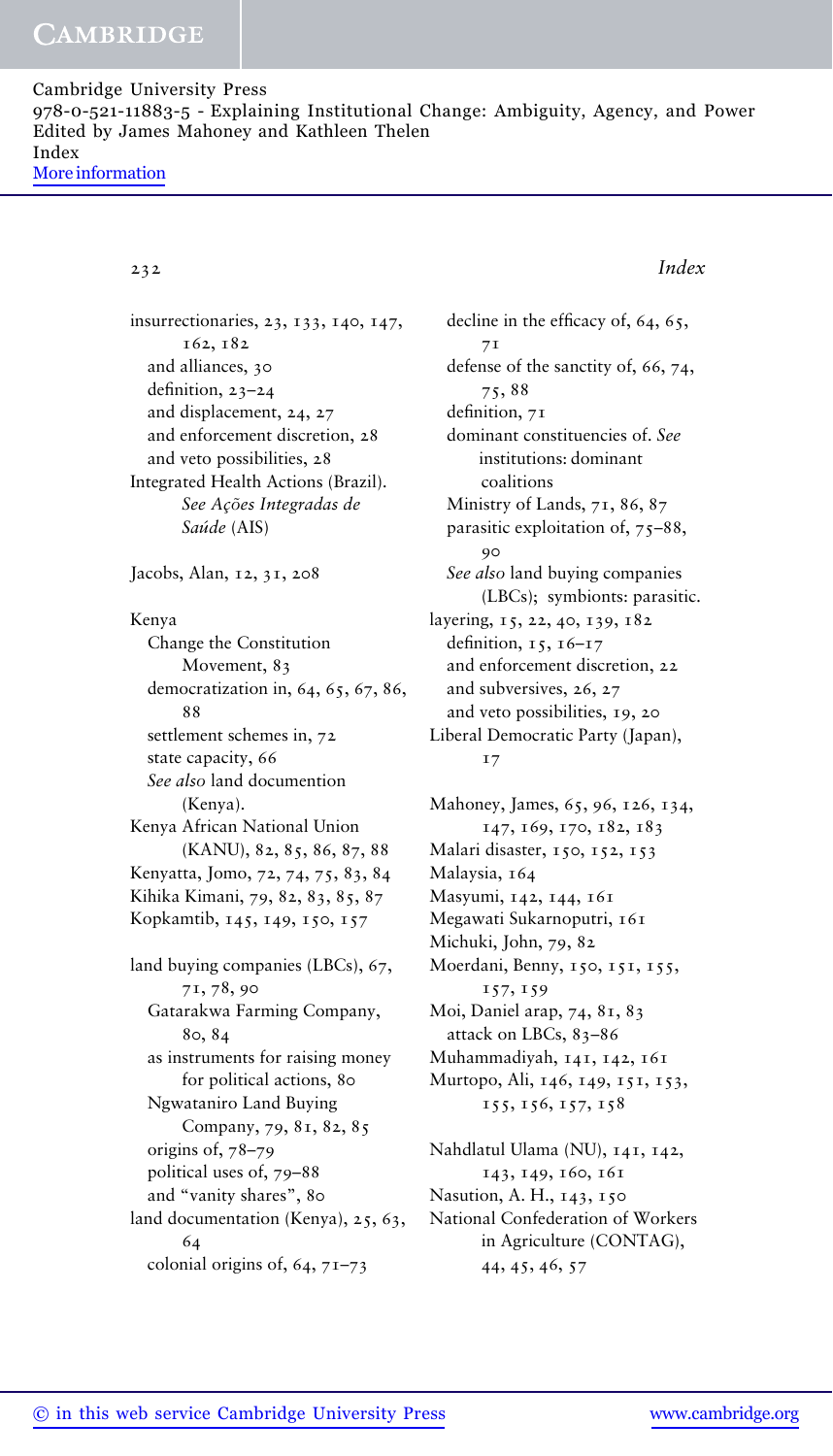978-0-521-11883-5 - Explaining Institutional Change: Ambiguity, Agency, and Power Edited by James Mahoney and Kathleen Thelen Index

[More information](http://www.cambridge.org/9780521118835)

## *Index* 233

National Institute for Medical Assistance in Social Security (Brazil). See *Instituto Nacional de Assistencia ˆ Medica da Previd ´ encia Social ˆ* (INAMPS) network externalities, 213 New Deal, 21, 97, 116, 123 New Order challenges to, 133, 136, 140–141, 149, 153, 160, 161, 162, 163 civilianization of power in, 133, 141, 146, 153–154, 158 coalitional tensions in, 150 collapse of, 140, 141, 162–163 origins of, 144–148 personalization of power in *See* Suharto: personalization of power. Norris, George, 171, 196, 197, 198 Ntimama, William ole, 87, 88 Old Age Assistance (OAA), 111, 124, 126 conversion of, 114–115 Onoma, Ato, 13, 25, 183, 216 opportunists, 23, 124, 133, 138, 140, 144, 164, 182 and alliances, 30 and conversion, 27 definition, 26–27 and enforcement discretion, 29 and veto possibilities, 29 Pancasila, 142, 156, 161

parameters, 6 path dependence, 3, 6, 121, 133, 136, 212–214 limits for explaining institutional change, 96–97, 102–104, 125, 137–138, 163, 164

PDI (Indonesian Democratic Party), 148, 161 personalization, techniques of circumvention, 136, 141, 148, 150, 152, 154, 155, 157 packing, 136, 141, 148, 150, 152, 154, 156, 159 rigging, 136, 141, 148, 152, 154, 156 *See also* Suharto: personalization of power. Pierson, Paul, 3, 9, 30, 213 PKI (Indonesian Communist Party), 141, 142, 143, 144, 150 PNI (Indonesian Nationalist Party), 141, 142, 161 policy feedback, 98, 100 distinction from selfreinforcement, 104, 181 political entrepreneurs. *See also* change-agents: creativity of political entrepreneurship, 152 positive feedback, 63, 64, 65, 73, 75, 89, 104, 125, 127 and exogenous shocks, 64, 67 in programmatic institutions, 102–104 vulnerability to parasitic groups, 68–70 PPP (United Development Party), 148, 149, 153, 156 Prabowo Subianto, 159, 162 Program of Internalization of Health and Sanitary Actions. *See Programa de Interiorizac¸ao˜ das Ac¸oes de Sa ˜ ude e ´ Saneamento* (PIASS) *Programa de Interiorizac¸ao das ˜ Ac¸oes de Sa ˜ ude e Saneamento ´* (PIASS), 50, 51, 52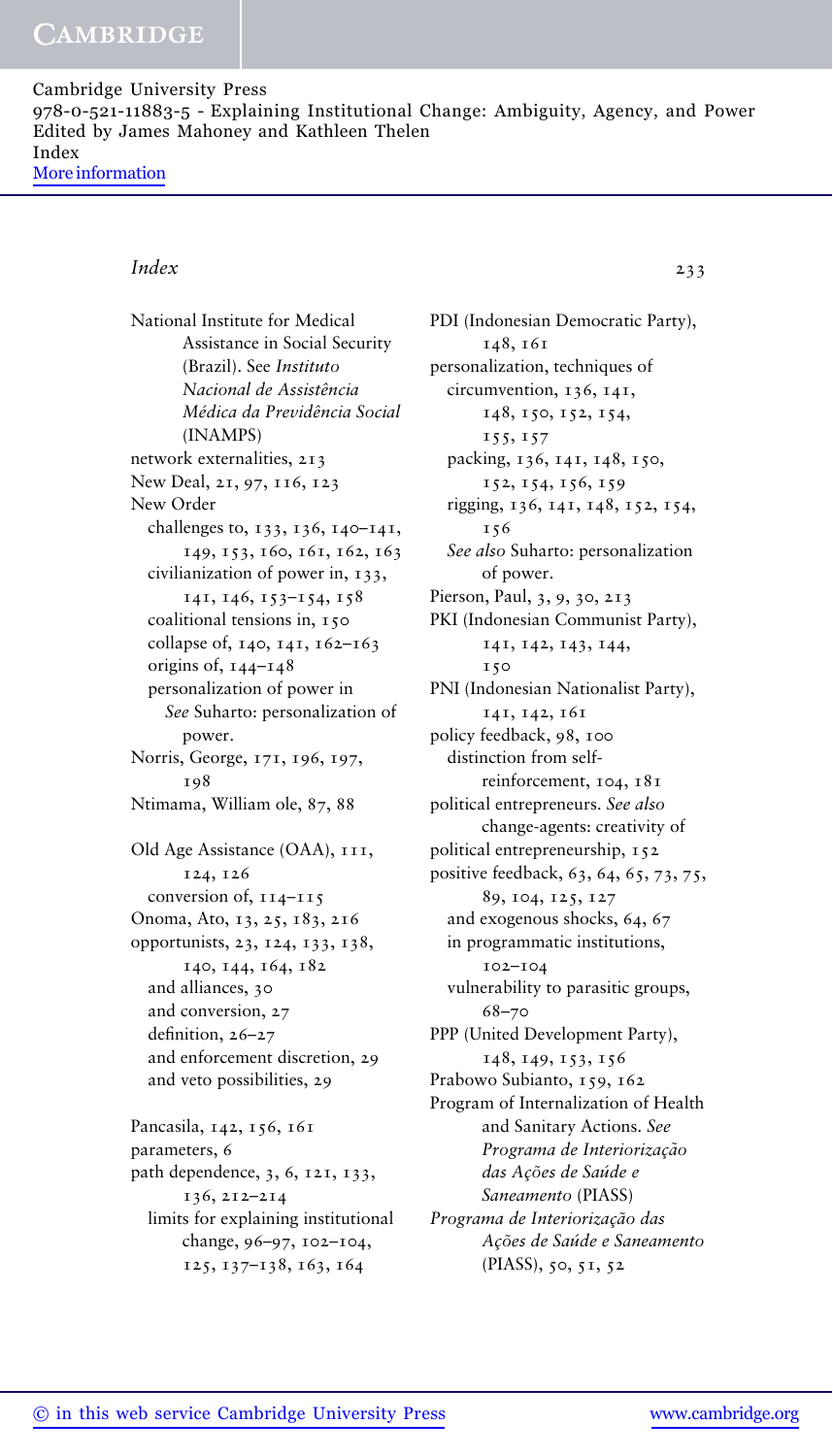978-0-521-11883-5 - Explaining Institutional Change: Ambiguity, Agency, and Power Edited by James Mahoney and Kathleen Thelen Index

[More information](http://www.cambridge.org/9780521118835)

234 *Index*

programmatic institutions, 95, 97, 118, 125 constraining effects of, 99–102 definition, 99 distributive implications of, 102 historical development of in Social Security, 104-111 influence on actors' long-term choices, 103 policies as, 98–99 susceptibility to change,  $102-104$ quasi-parameters, 6 rational choice institutionalism, 4, 216, 219 affinity with coalitional approach, 206–207 approach to Congress, 172, 180 and collective action problems, 208–209 compatability with historical institutionalism, 8, 32, 205–206, 207–208, 210–211, 214–216, 219–220 compatability with sociological institutionalism, 32, 219–220 and compliance, 10 definition of institutions, 6 and multivariate preference functions, 212 view of institutional change, 5–6, 204–205, 206, 210, 218 view of institutional stability, 204–205, 207 Reagan, Ronald, 121 Reed, Thomas Brackett, 171, 181, 183, 198, 199 and the disappearing quorum, 189–193 political skills, 192, 197 on rule breaking, 180

and the Rules Committee, 184–188 structural authority of, 192–193 Reed's Rules, 171, 191, 193, 197 Republican Party (U.S.), 108, 187, 190, 191 Republicans, 111, 120, 185, 187, 188, 192, 194, 195 Rodriguez Neto, Eleutério, 52, 53 Roosevelt, Franklin Delano, 12, 95, 106, 108, 111, 113, 115 coalition-building strategies, 110–111 long-run policy concerns, 106–110, 118, 126 rules breaking, 170, 183, 184, 189, 193, 198, 200 *See also* disappearing quorum. conflicts and contradictions among, 170, 183, 184, 187, 191, 198, 200 conversion, 182–183, 185, 198, 200 creative combination of, 183–184, 188, 198, 200 dual nature of, 168–169, 181–182 legitimacy of, 182 reform dilemma, 194 Rules Committee, 118, 192, 200 and the Cannon Revolt, 171, 193–198 expansion of, 196 loss of speaker control over, 197 and Reed, 171, 184–188 reporting privilege, 185, 186, 187, 188, 193 speaker control over, 194, 195 as a standing committee, 185

Sarney, José, 53, 54 Sekneg, 155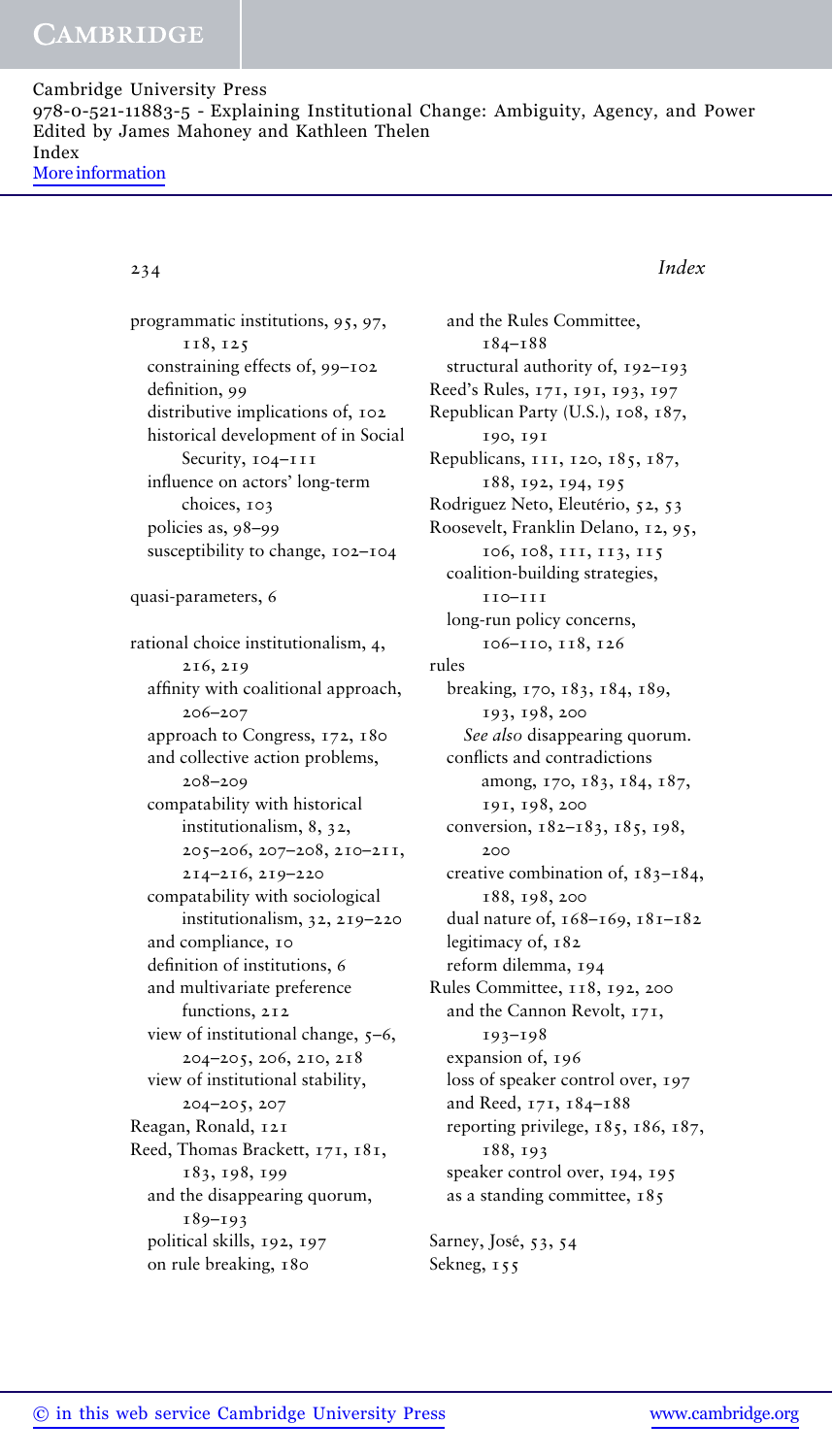978-0-521-11883-5 - Explaining Institutional Change: Ambiguity, Agency, and Power Edited by James Mahoney and Kathleen Thelen Index

[More information](http://www.cambridge.org/9780521118835)

## *Index* 235

Senate, United States, 111, 187 Senate Finance Committee, 108, 115 Sheingate, Adam, 11, 12, 139, 152 Slater, Dan, 9, 25, 71, 217 Social Security (U.S.) and activist fiscal conservatives, 105, 106, 116, 117, 119 actuarial basis of, 95, 97, 104, 109–110, 112, 113, 114, 121, 124 asymmetrical opportunities for transforming, 117 and benefit increases, 119 and benefit reductions, 121 amendments to, 111, 113, 116, 117, 122 and compartmentalization, 101, 108–109, 116, 118–119, 120, 122 contributory financing of, 12, 31, 103, 104, 105, 106–109, 116, 119, 121, 122, 125, 126, 127 crisis of, 119–120 early politics of, 106–111 and expansionists, 105, 108, 112, 113, 114, 115, 119, 124 and negative feedback effects, 97, 125 and orthodox conservatives, 105, 112, 113, 121 partial privatization, push for, 94 and path dependence, 96, 103, 121, 125 PAYGO financing of,  $110$ , 112–113, 117–118, 119, 120, 121, 122, 123 and positive feedback, 102–103, 104, 125, 127 and regressive taxes, 95, 110, 111, 113, 119

resources latent in, 97, 105, 124, 127 surpluses, 112, 119, 122, 123 vulnerability to economic downturn and demographic shifts, 120 *See also* Old Age Assistance; programmatic institutions; Roosevelt, Franklin Delano. sociological institutionalism, 4 affinities with constructivism, 217 compatability with historical institutionalism, 8, 32, 216–220 compatability with rational choice institutionalism, 32, 219–220 and compliance, 10 definition of institutions, 5 view of institutional change, 5, 216–217, 218–219 Soeharto. *See* Suharto Soemitro, 149, 150, 151, 155, 157 Streeck, Wolfgang, 3, 15, 67, 210,  $2.78$ structurally-induced equilibrium, 207 subversives, 23, 26, 40, 47, 56, 133, 138, 140, 142, 147, 162, 163, 182 and alliances, 30 and drift, 26 and conversion, 26 definition, 25–26 and displacement, 27 and enforcement discretion, 28 and layering, 26, 27 and veto possibilities, 28 Sudharmono, 155, 156, 157, 158, 159 Sudradjat, Edi, 159